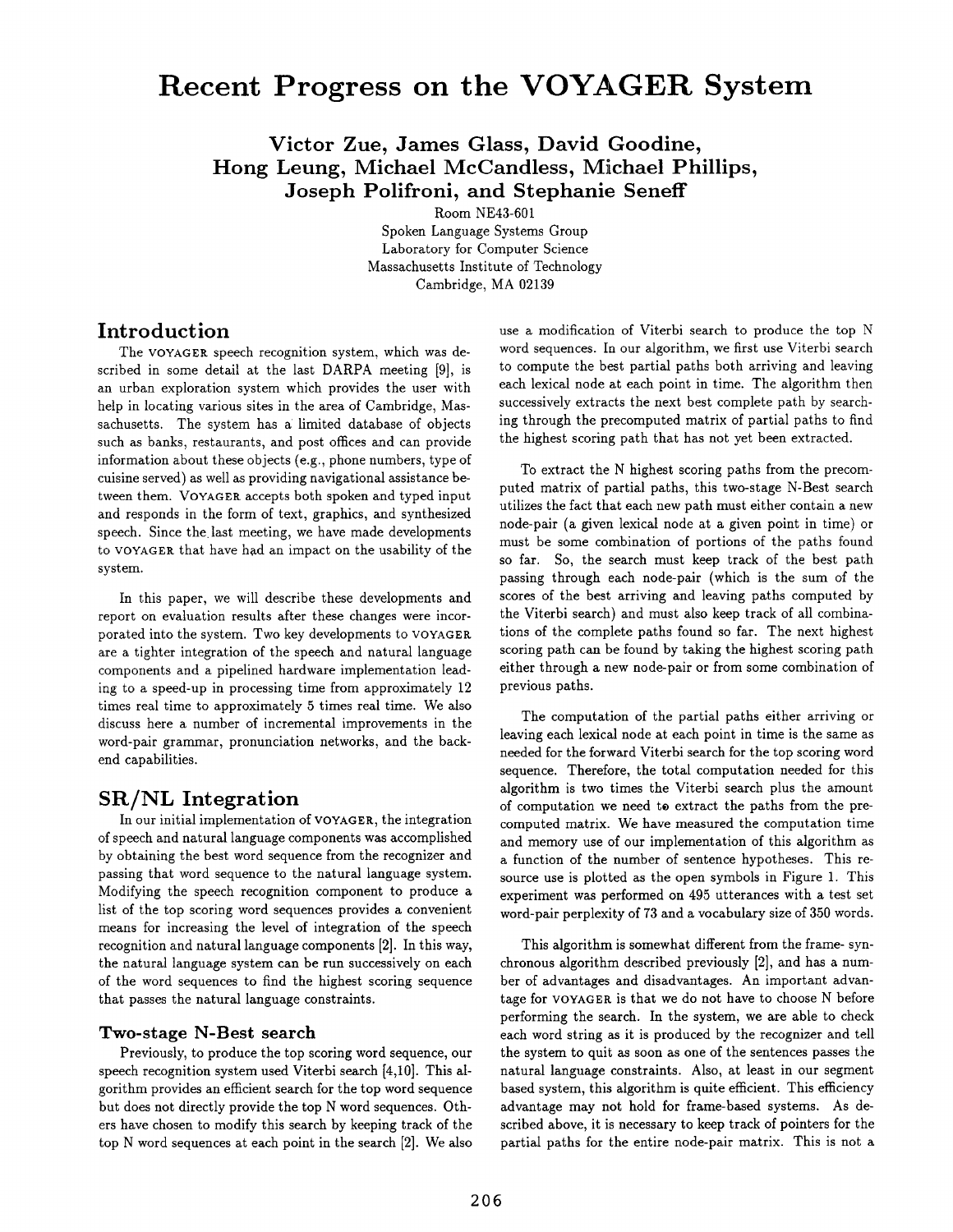large problem in our system, since the nodes are at a segment level rather than at a frame level. Furthermore, we needed to keep track of these pointers for the forward pass in the Viterbi search anyway, and so the memory requirements only increase by a factor of two. A disadvantage of this approach, at least when implemented on a per utterance-basis as described, is that more than two-thirds of the search cannot be started until the end of the utterance is reached. Therefore, this part of the processing cannot be pipelined with the incoming speech.

#### **A\* search**

Passing the top N word sequences to the natural language system is an improvement over passing only the single best scoring sequence, but our goal is to make better use of the natural language constraints at an early stage of the search. The  $A^*$  search algorithm can provide a flexible mechanism for making use of natural language constraints because it keeps a stack of partial paths that are extended based on an evaluation function. Non-probabilistic natural language constraints can be used to prune partial hypotheses either before they are put on the stack or before they are extended. Prediction capability of the natural language system can be used to propose ways of extending partial paths. Finally, probabilities of partial paths provided by the natural language system can be incorporated into the evaluation function.

The A\* search evaluation function is defined as

$$
f^*(p) = g(p) + h^*(p),
$$

where  $f^*(p)$  is the estimated score of the best path containing partial path  $p$ ,  $g(p)$  is the score for the match from the beginning of the utterance to the end of the partial path p, and  $h^*(p)$  is an estimate of the best scoring extension of the partial path  $p$  to the end of the utterance [1]. This search is admissible if  $h^*(p)$  is an upper bound on the actual best scoring extension of partial path p to the end.

To efficiently apply A\* search to spoken language systems, it is important to have as tight a bound as possible for  $h^*(p)$  since a looser bound results in increased computation. We can use Viterbi search to compute this upper bound by searching back from the end of the utterance to find the best score to the end for each lexical node at each point in time. If the constraints we use in the Viterbi search to compute the best score to the end are a subset of the full natural language constraints, this estimate of the best score to the end is guaranteed to be an upper bound on best score to the end given the full constraints.

The  $A^*$  search allows a large amount of flexibility in when to apply the natural language constraints. For example, we can wait until we have entire sentence hypotheses before applying the full natural language constraints. This turns the A\* search into an N-best algorithm [3] and allows us to compare it directly to the other N-best algorithms. We computed processing time and memory use for our implementation of this algorithm and plotted it in Figure 1. For the top 1 word sequence, this algorithm requires about the same amount of resources as our implementation of Viterbi search and the



Figure 1: This figure compares the CPU and Memory usage of the A\* N-Best search with the Two-Stage N-Best algorithm as a function of N. All quantities are relative to the resource use of our implementation of Viterbi search for the top scoring word sequence.

amount of resources increases approximately linearly with N at least for small N.

We have begun to perform experiments to determine which natural language constraints to apply at an earlier stage of the A\* search. There is a tradeoff between the cost of applying the constraint and the amount of other computation that is saved by the application of the constraint. Since we are able to apply word-pair constraints at a very small cost (by precompiling them into the lexical network), we have been applying word-pair constraints at the lowest levels in all of these experiments.

#### **Word pair constraints**

In our initial implementation of VOYAGER, the search was constrained by a word-pair language model obtained directly from the training utterances. This word-pair language model had a perplexity of 22 and a coverage of 65%. However, this word-pair language model was obtained without consideration of the constraints from TINA and, therefore, did not match the capabilities of the full system. Utterances that TINA could accept as well-formed were sometimes rejected by the word-pair language model.

Now that we are moving towards tighter integration of the speech and natural language components, we are not so dependent on the constraints of a simple language model. However, if it is possible to automatically extract the local constraints of the natural language system, we can save computation by making use of them. Even in a tightly integrated speech and natural language system, it is possible to compile these constraints directly into a lexical network. The overall accuracy will not suffer as long as we can guarantee that the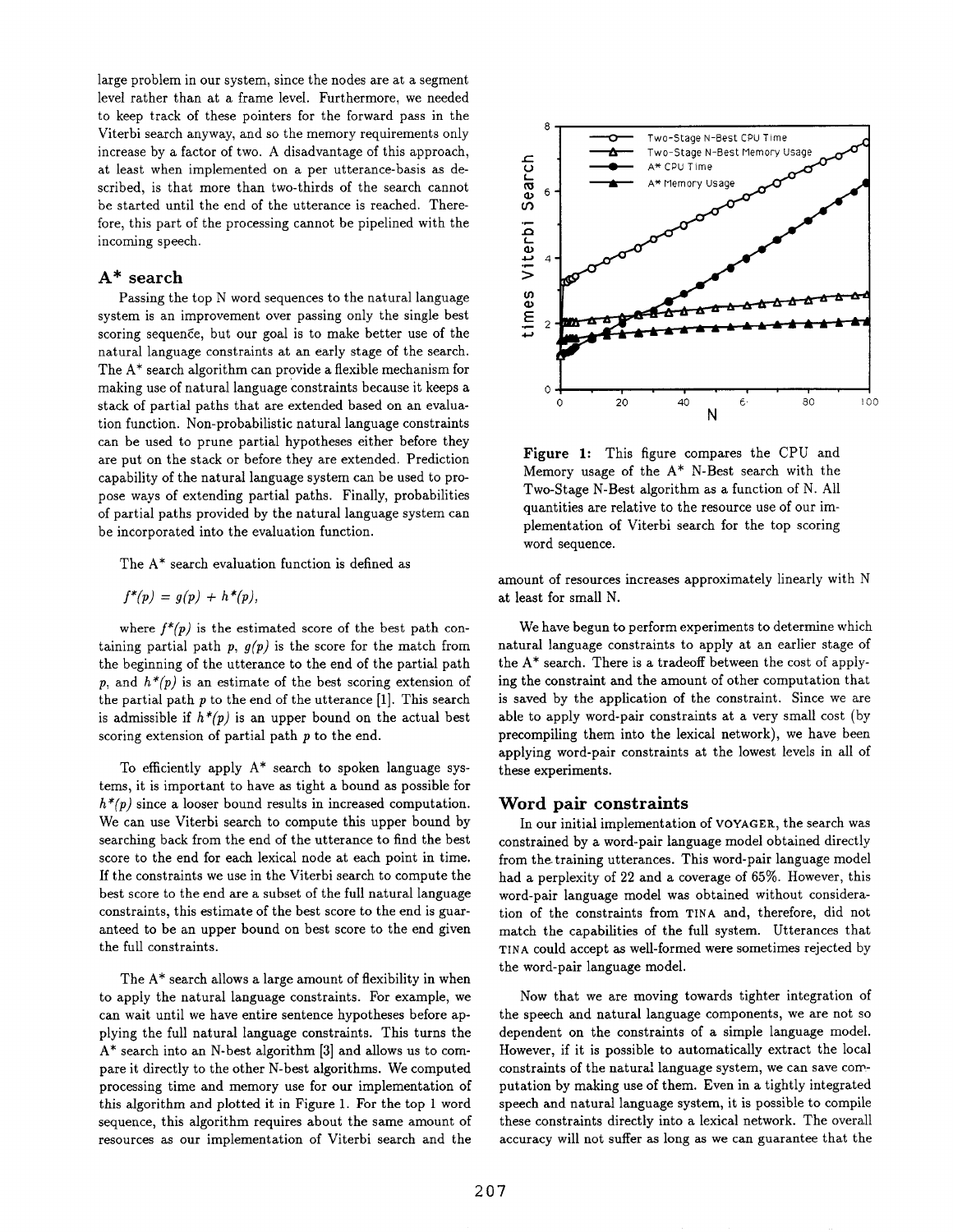constraints of the local language model are a subset of the full constraints.

A useful facility for deriving inexpensive recognizer constraints from a natural language system would be a mechanism to extract an exhaustive word-pair language model automatically from the parent grammar. To this end, we explored a number of procedures to discover all legitimate two word sequences allowed by TINA. We assessed the resulting language models by measuring coverage and perplexity on our designated development set of about 500 sentences.

The simplest approach is to exhaustively generate all terminal -pairs directly from the context-free rules, without applying any other semantic or syntactic constraints. We tried this approach, and, as expected, it gave 100% coverage on the test set, but with a very high perplexity ( $\approx 200$ ). In an attempt to reduce the perplexity, we tried some permutations of this method. We first discarded any rules that did not show up in our set of 3000 training sentences. This resulted in a loss of coverage on 10% of the test sentences, so this idea was abandoned. A second, more conservative, idea was to allow the disappearance of trace nodes only within those rule contexts that showed up in the training set. This resulted in a slight reduction in perplexity to 190, and the coverage remained at 100%.

The other approach we tried was to make use of TINA'S generation capability to generate sentences at random, and then use the resulting terminal pairs to update the wordpair language model. This approach has the disadvantage that it can never be guaranteed that TINA's language model is exhaustively covered. However, it permits the incorporation of local syntactic and semantic constraints. We decided to discard semantic match requirements in the trace mechanism, so that a sentence such as "(What restaurant), is it  $(t_i)$ from MIT to Harvard Square?" would be accepted. We did away with the trace mechanism in generation since these long distance constraints are generally invisible to the word-pair language model. This was necessary because, when semantic matches are required, generation usually picks the wrong path and aborts on constraint failure. As a consequence, paths with traces are rarely visited by the generator and may not show up in our word-pair language model.

This method was quite successful. TINA can generate 100,000 sentences in an overnight run, and the resulting wordpair language model had a perplexity of only 73 with a single missed word-pair in the test set. We therefore decided to incorporate this word-pair language model into the recognizer.

### **Increased Coverage**

As we have described previously [9], the command generation component translates the natural language parse to a functional form that is evaluated by the system. This component has been made more flexible, in part due to our experience with developing an ATIS system [6]. We have extended the capabilities of the back-end functions to handle more complex manipulations. Some of these changes were motivated by an examination of our training data. In other cases, we were interested in knowing if our framework could handle manipulations commonly used in other database query systems. For this reason we included conjunction and negation, even though they are rarely used by subjects (except by those with a natural language processing background!). As a result of these modifications, the system is now capable of handling queries such as "Show me the Chinese or Japanese restaurants that are *not* in Central Square," or "Do you know of any *other* restaurants near the main library?"

### **Pronunciation Networks**

Pronunciation networks and their expansion rules were modified as a result of the increased amount of training data. An effort was made to modify both the networks and the rules as consistently and minimally as possible. The VOYAGER dictionary was periodically reviewed to insure that pronunciations were consistent in terms of both segmentals and the marking of stressed and unstressed syllables. When phonetically labelling the VOYAGER corpus, unusual or new pronunciations were noted by the labelers, who conferred on phonetic transcriptions. New pronunciations were entered into the dictionary or added to the lexical rules when it was felt that the phenomena they represented were sufficiently generalizable to the corpus as a whole. Aberrant pronunciations or mispronunciations were not included.

# **Current Implementation**

In the initial implementation of VOYAGER, the system ran on a Sun 4/280 using a Macintosh II with four DSP32Cs as a front-end. That system was not pipelined and took approximately 12 times real time before the top-choice utterance appeared. Since that time we have developed a pipelined implementation of VOYAGER on a new set of hardware as illustrated in Figure 2. We are using four signal processing boards made by Valley Enterprises, each of which has four DSP32C's. Each processor has 128Kbytes of memory and operates independently of the others (in the board configuration that we have been using). Communication with the host is through the VME bus of the host. The host may read from any location of any of the DSP32C's memory while the DSP processor is running. The host may simultaneously write to any combination of the four DSP32C's memories. For speech input and playback, we are using an A/D D/A made by Atlanta Signal Processing Inc. This has a high speed serial interface which connects to the serial port of one of the DSP32Cs. We are currently using a Sun4/330 with 24Mbytes of memory as a host. We are running the natural language and response generation components on a separate Sparcstation. These parts of the system are written in Lisp; they have fairly large memory requirements and would slow down the processing if run simultaneously on the same host as the speech recognition system. Also, our Sun4/330 has no display. The entire system could easily run on a single host with more memory plus a display.

It has been straightforward to divide the processing for VOYAGER's front-end [9] into subsets which can each be performed in real-time by a single DSP32C and which do not require excessive amounts of intercommunication. The auditory model can be broken up by frequency channel and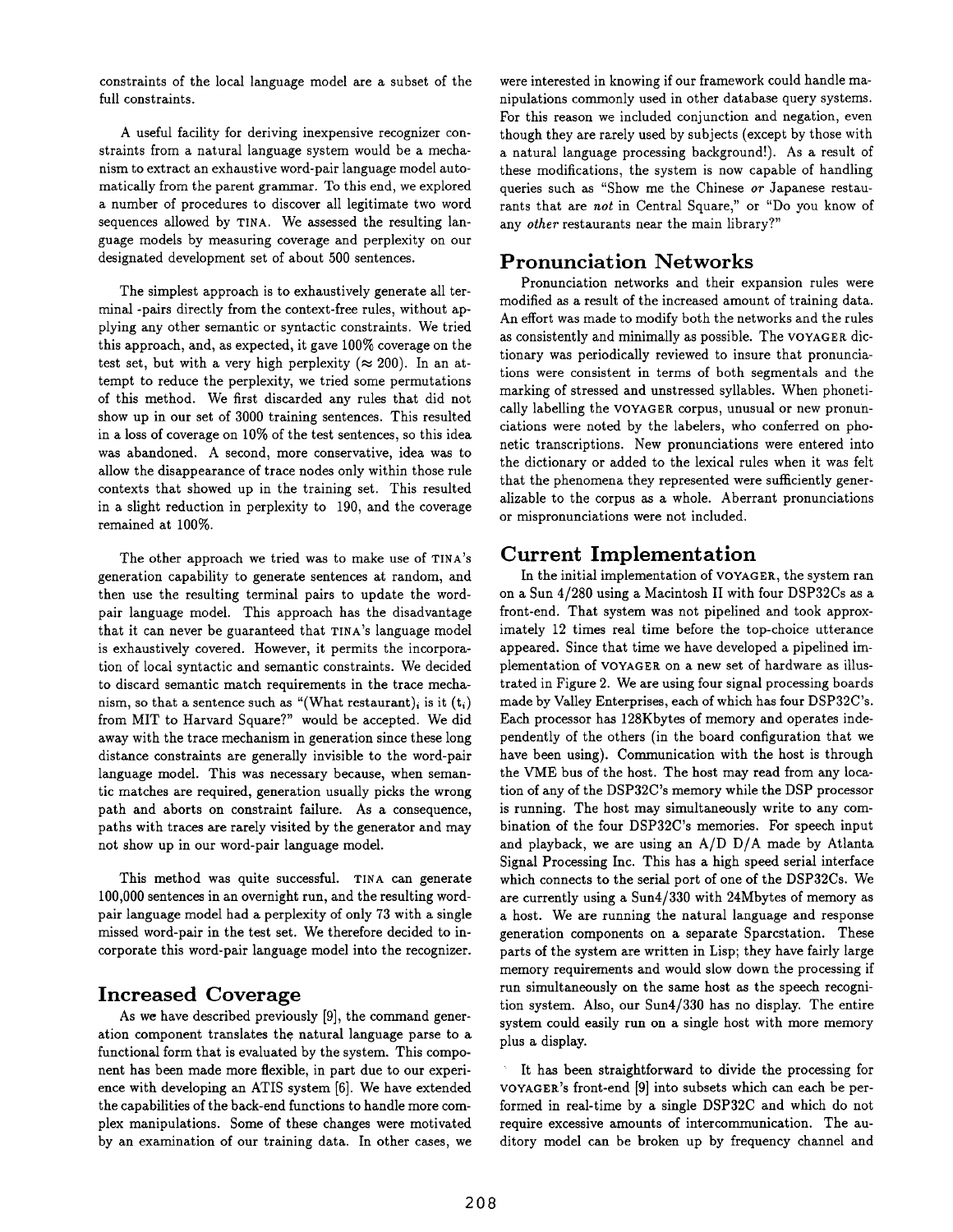

Figure 2: This figure shows the current hardware configuration of the VOYAGER system.

therefore the current representation could be run on up to 40 different processors. The dendrogram computation is difficult to divide among processors, but fortunately it runs in under real time on a single DSP32C. The computation of acoustic measurements and phonetic classification is done on a segmental basis and could be broken up by segment if necessary.

We have implemented each processor-sized subset of the computation for the DSP32C with a circular input and output buffer. Each of these processes monitors the input and output buffers, and runs as long as the input buffer is not empty and the output buffer is not full. The host keeps larger circular buffers for each of the intermediate representations aud fills the input buffers and empties the output buffers of the DSP processors as the data become available. We have used the same general mechanism for each part of the system, allowing us to easily change the various parts of the system as new algorithms are developed. All parts of the system before natural language processing are written in C with the exception of a small number of hand-optimized DSP32C functions.

The lexical access component is using a reversed version of the A\* N-Best search as described above and in [3]. So, rather than using Viterbi search to compute the best completion of partial paths and A\* search to search forward, we use Viterbi search to find the best path from the beginning of any partial path and use A\* search to find the best path from the end. This allows us to pipeline the Viterbi search with the incoming speech.

We are still in the process of optimizing the code on the DSP32C's, so we are not sure what the final configuration will be, but we are currently using one processor for data capture, one processor for input normalization, eight processors for the auditory model, two processors for some additional representations, one processor for the dendrogram, one processor for acoustic measurements, and two processors for phonetic classification. The current implementation computes these parts of the system in 2.3 times real time. When we combine lexical access on the same host the total processing time for VOYAGER is 5 times real time to completion.

With further optimization of DSP code, we believe that the processing through phonetic classification will run in real time in the present hardware configuration. When combined with lexical access, the entire system will run in approximately 3 times real time on a Sun4/330 and in approximately 2 times real time on a Sun 4/490.

#### **Evaluations**

At the October 1989 DARPA meeting, we presented a number of evaluations of our initial version of VOYAGER [8] and we have used the same test set to measure the effects of the changes made since that time. To measure the effects of multiple sentence hypotheses, we allowed the system evaluated in [8] to produce the top N word sequences rather than the highest scoring word sequence. Its performance is plotted as a function of N in Figure 3. For each utterance, we



Figure 3: This figure shows the overall performance on the test set as a function of the number of word strings produced by the speech recognition component. Curve (d) shows the percentage of utterances where the correct word string is found. Curve (c) shows the percentage where the correct response is generated (see text for definition of "correct"). Curve (b) shows the percentage of utterances where VOYAGER produces any response. The horizontal line (e) shows the percentage of utterances where a response would have been produced if the correct word string had been found by the speech recognition component. Finally, curve (a) shows the percentage of utterances where *either* a response was produced from the top N word sequences from the recognition, or a response would have been produced given the correct word string.

took the highest scoring word string accepted by the natural language component of VOYAGER. The lower curve shows the percentage of these strings that are identical (after expanding contractions such as "what's") to the orthographic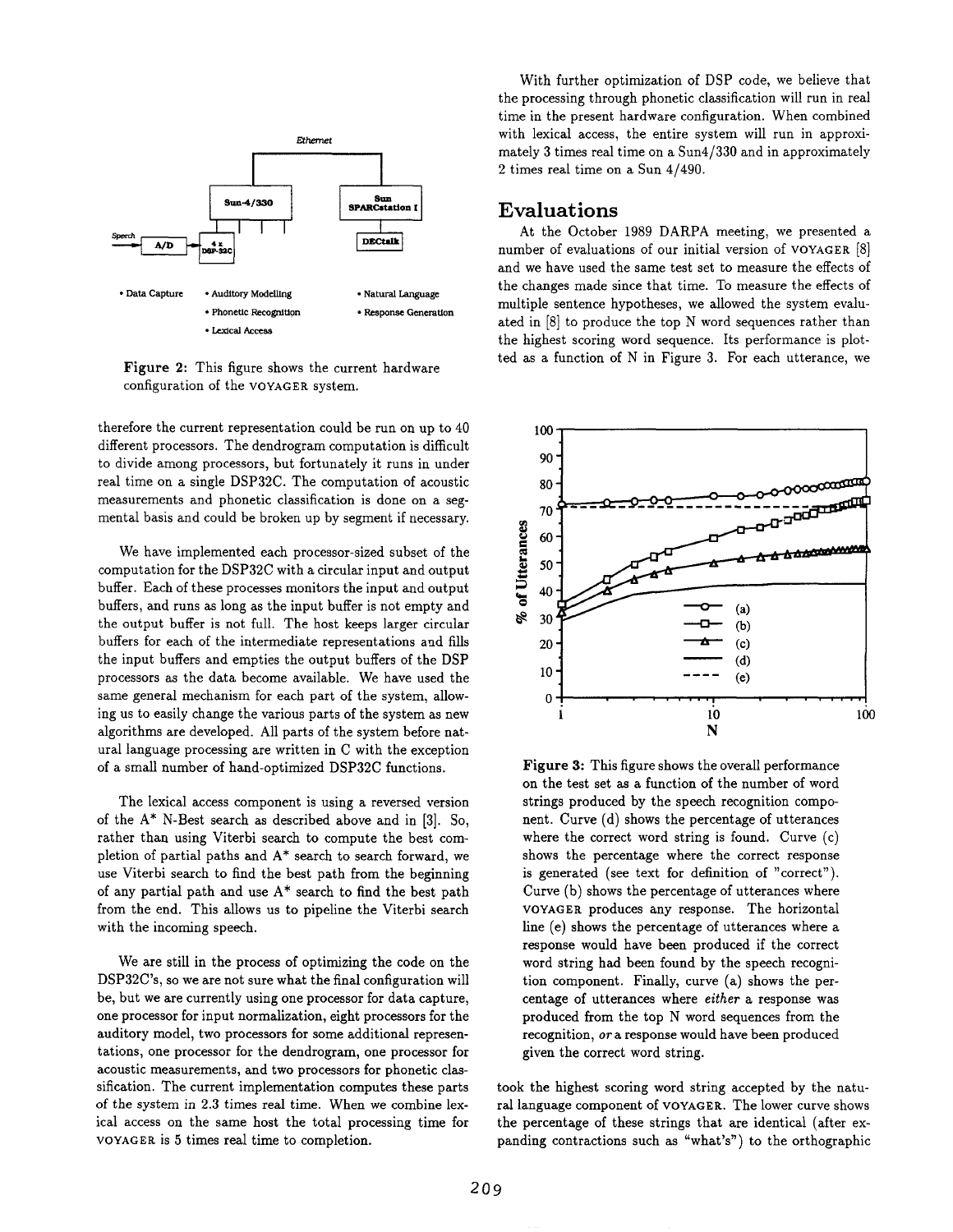transcription of the utterance. The next curve shows the percentage that produce the same action in VOYAGER as the action produced by the correct word string; these are the utterances that are "correct" at a functional level. The next curve shows the percentage of utterances that produced any response from VOYAGER. The difference between curve (c) and curve (b) indicates the number of incorrect responses (with "incorrect" meaning that the utterance produces a different response from the one that would have been produced with the correct word string). The remaining utterances, indicated by the area above curve (b), produce an "I'm sorry, I didn't understand you" response from VOYAGER. Of these remaining utterances, we found the number that would have produced a response if the system was given the correct word string. This is plotted as the difference between curves (b) and (a). The horizontal line (e) shows the percentage of utterances that produce an action given the correct word string. The difference between curves (a) and the horizontal line is the percentage of utterances that produce a response from VOYAGER when given the speech input but do not produce a response given the correct word string. These responses were judged either correct or incorrect by the system designers.

There are a number of things to learn from this figure. If we search deeper (either by increasing N or by incorporating the natural language constraints earlier in the search), we still increase the number of utterances that produce a correct response but at the expense of producing more incorrect responses. The difference between curves (a) and (b) shows the number of utterances that will produce a response if we can only find the correct word string with the search. So, this difference is the most that we can hope to gain by increasing the depth of the search (although this is not quite true since it is possible to find a word string that parses and produces the correct response even if the correct word string does not parse).

The previous results were computed using the perplexity 22 word pair grammar. As discussed previously, we have produced a word pair grammar with perplexity 73 that better matches the constraints of the natural language system. A comparison of these two sets of constraints can be seen in Figure 4. In this figure, we have plotted the upper three curves of Figure 3 for both the perplexity 22 grammar and the perplexity 73 grammar. It can be seen that while the perplexity 73 grammar has slightly lower performance, this degradation decreases as N increases above 10. We would hope that even with less constraint in the speech recognition component, the performance will be better than the tighter constraints as we search deeper. This should be true since the constraints match the natural language constraints much better.

#### **Summary/Future Plans**

The evaluations show that compared to passing only the top scoring word string to the natural language system, the performance of the overall system is much improved by increasing the degree of integration of the speech recognition and natural language systems. However, the evaluations also show that there is not much to be gained in our system by



Figure 4: This figure shows the difference in performance for two different sets of speech recognition constraints. The curves are the same as the upper three curves in Figure 3 for perplexity=22 and perplexity=73.

increasing the depth of the search (either by increasing N in an N-Best search or by integrating the natural language constraints at an earlier stage of the search) since this will increase the number of incorrect responses faster than increasing the number of correct responses. What is needed are new sources of information for the search. Fortunately, our natural language system is capable of providing probabilities that we have not yet utilized. These probabilities have been shown to reduce the perplexity by at least a factor of three [9] and therefore should allow an increase in the depth of the search with a smaller number of incorrect responses.

We may also gain some performance by incorporating some form of explicit rejection criterion. Currently we reject an utterance based on the number of word strings that fail to produce a response (by choosing an upper bound on N in the N-Best search). If we used a more explicit rejection criterion (by taking into account the scores of the top N word strings for example) we may be able to decrease the ratio of incorrect response to correct responses.

There have been a number of developments in the speech recognition components that we intend to incorporate into the VOYAGER system. These are discussed in more detail in [7].

We would like to begin exploring dynamic adaptation of the natural language constraints. For example, we would like to increase the objects in VOYAGER's database to a much more complete set. In our current implementation, this would increase the perplexity of the speech recognition and result in poor performance. However, if we limit the vocabulary based on the discourse history, it is likely that we can make large increases in the size of the VOYAGER domain without